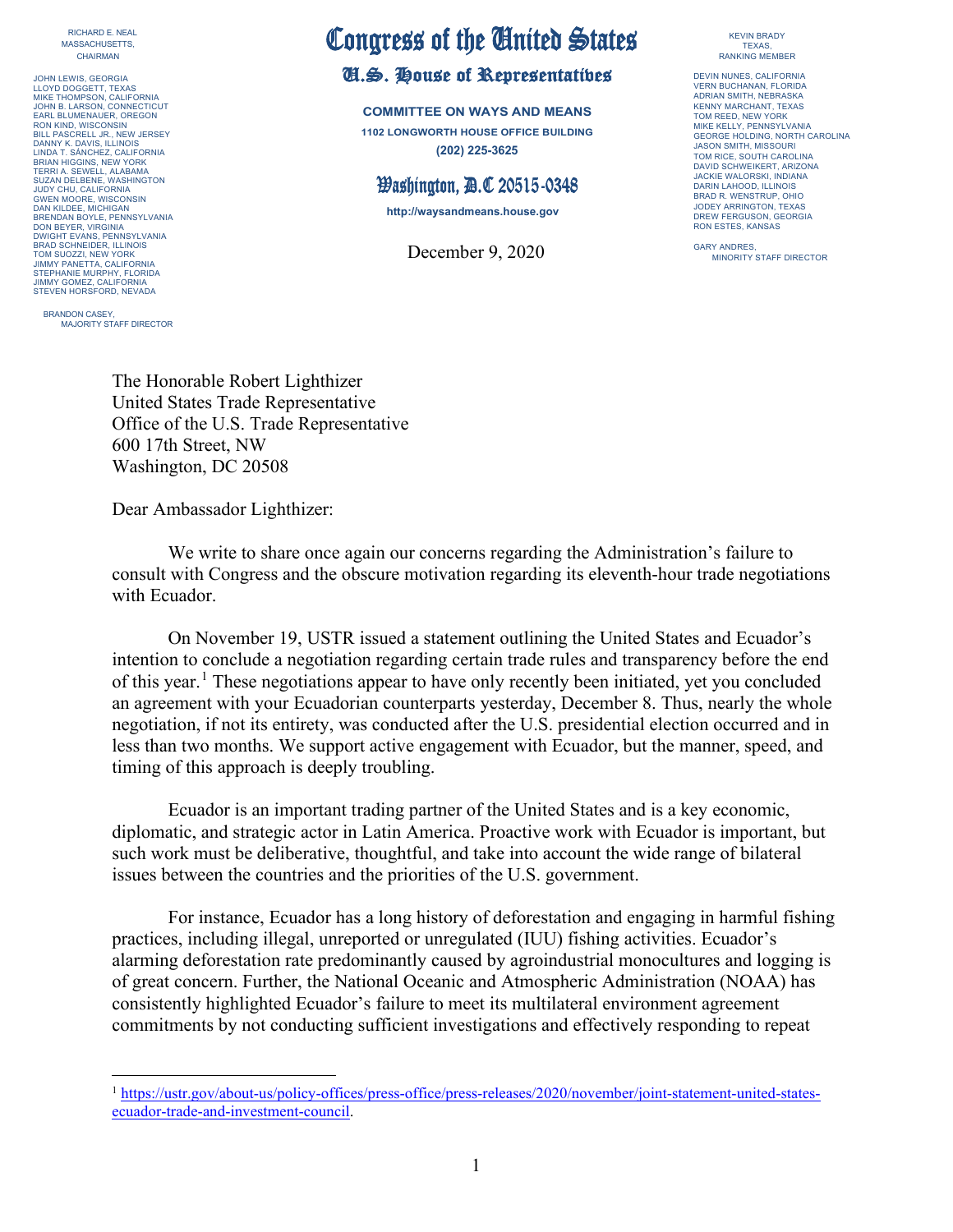offender fishing vessels.[2](#page-1-0) While foreign fishing vessels, particularly Chinese flagged vessels, play a role in the IUU fishing activity, the Ecuadorian industry also employs deeply concerning practices itself. [3](#page-1-1)

Trade terms with Ecuador also raise concerns regarding the protection of labor rights. The Correa Administration had rolled back collective bargaining protections for the public sector and passed labor reforms that limit freedom of association rights more generally. The Moreno Administration has not changed these policies and itself has passed legislation that allows employers to unilaterally opt out of their contractual obligations to workers, cut salaries, and reduce work hours. Ecuador has not effectively enforced labor rights to freedom of association and collective bargaining despite ongoing employer violations, and unionization in many public sector jobs is prohibited. Furthermore, Ecuador has not effectively enforced laws prohibiting forced labor and child labor, particularly in the informal sector. Though Ecuador has taken steps to begin to reduce child labor in the formal sector, child labor persists in bananas, bricks, flowers and gold, as well as forced and child labor in certain agricultural sectors.<sup>[4](#page-1-2)</sup> Without adequate resources and consistent enforcement, these labor conditions will continue to undermine global labor standards.

The negotiations with Ecuador presented a clear opportunity, and leverage, to address these longstanding issues in some form. A negotiation cannot simply neglect these critically important issues.

A negotiation with Ecuador also presents numerous other questions and challenges, including Ecuador's unique relationship with China. Ecuador currently owes \$5 billion in debt and just recently was forced to delay a \$474 million debt payment to China.<sup>[5](#page-1-3)</sup> China has funded infrastructure projects of questionable value or utility and China now maintains considerable sway over Ecuador's oil exports.<sup>[6](#page-1-4)</sup> A negotiation with Ecuador must also take into account Ecuador's precarious position in relation to China and support developing alternative economic partners for Ecuador.

Finally, negotiations with Ecuador must also take into consideration the treatment of basic human rights in Ecuador. In that regard, we note our concern regarding the Ecuadorian government's response to protests last year in which security forces used excessive force, arbitrarily detained demonstrators, and led to the loss of human life.<sup>[7](#page-1-5)</sup> Of note, the austerity measures that led to the protests are linked to Ecuador's inability to make payments on its Chinese debts, which only highlights the need for an effective and deliberative whole-ofgovernment approach to negotiations with Ecuador.

Consultations with Congress would have presented the appropriate forum to grapple with these issues and the ability to work together to develop an effective approach to negotiations

<span id="page-1-1"></span><span id="page-1-0"></span> $\frac{\frac{2 \text{ https://www.fisheries.noaa.gov/foreign/internal-affairs/identification-iuu-fishing-activityities}}{\frac{3 \text{ https://www.economist.com/the-americas/2020/11/21/ecuador-a-viction-of-illegal-fishing-is-also-a-culprit}}{\frac{3 \text{ https://dol.gov/agencies/ilab/resources/reports/child-labor/ecuador}}{\frac{3 \text{ https://dol.gov/agencies/ilab/resources/reports/child-labor/ecuador}}{\frac{3 \text{ https://finance.vahoo.com/news/ecuador-signs-deal-delay-474-191313080.html}}$  $\frac{\frac{2 \text{ https://www.fisheries.noaa.gov/foreign/internal-affairs/identification-iuu-fishing-activityities}}{\frac{3 \text{ https://www.economist.com/the-americas/2020/11/21/ecuador-a-viction-of-illegal-fishing-is-also-a-culprit}}{\frac{3 \text{ https://dol.gov/agencies/ilab/resources/reports/child-labor/ecuador}}{\frac{3 \text{ https://dol.gov/agencies/ilab/resources/reports/child-labor/ecuador}}{\frac{3 \text{ https://finance.vahoo.com/news/ecuador-signs-deal-delay-474-191313080.html}}$  $\frac{\frac{2 \text{ https://www.fisheries.noaa.gov/foreign/internal-affairs/identification-iuu-fishing-activityities}}{\frac{3 \text{ https://www.economist.com/the-americas/2020/11/21/ecuador-a-viction-of-illegal-fishing-is-also-a-culprit}}{\frac{3 \text{ https://dol.gov/agencies/ilab/resources/reports/child-labor/ecuador}}{\frac{3 \text{ https://dol.gov/agencies/ilab/resources/reports/child-labor/ecuador}}{\frac{3 \text{ https://finance.vahoo.com/news/ecuador-signs-deal-delay-474-191313080.html}}$ 

<span id="page-1-2"></span>

<span id="page-1-4"></span><span id="page-1-3"></span> $\frac{6}{7}$  It Doesn't Matter if Ecuador Can Afford This Dam. China Still Gets Paid. - [The New York Times \(nytimes.com\).](https://www.nytimes.com/2018/12/24/world/americas/ecuador-china-dam.html)<br> $\frac{7}{7}$  [https://www.hrw.org/news/2020/04/06/ecuador-lessons-2019-protests.](https://www.hrw.org/news/2020/04/06/ecuador-lessons-2019-protests)

<span id="page-1-5"></span>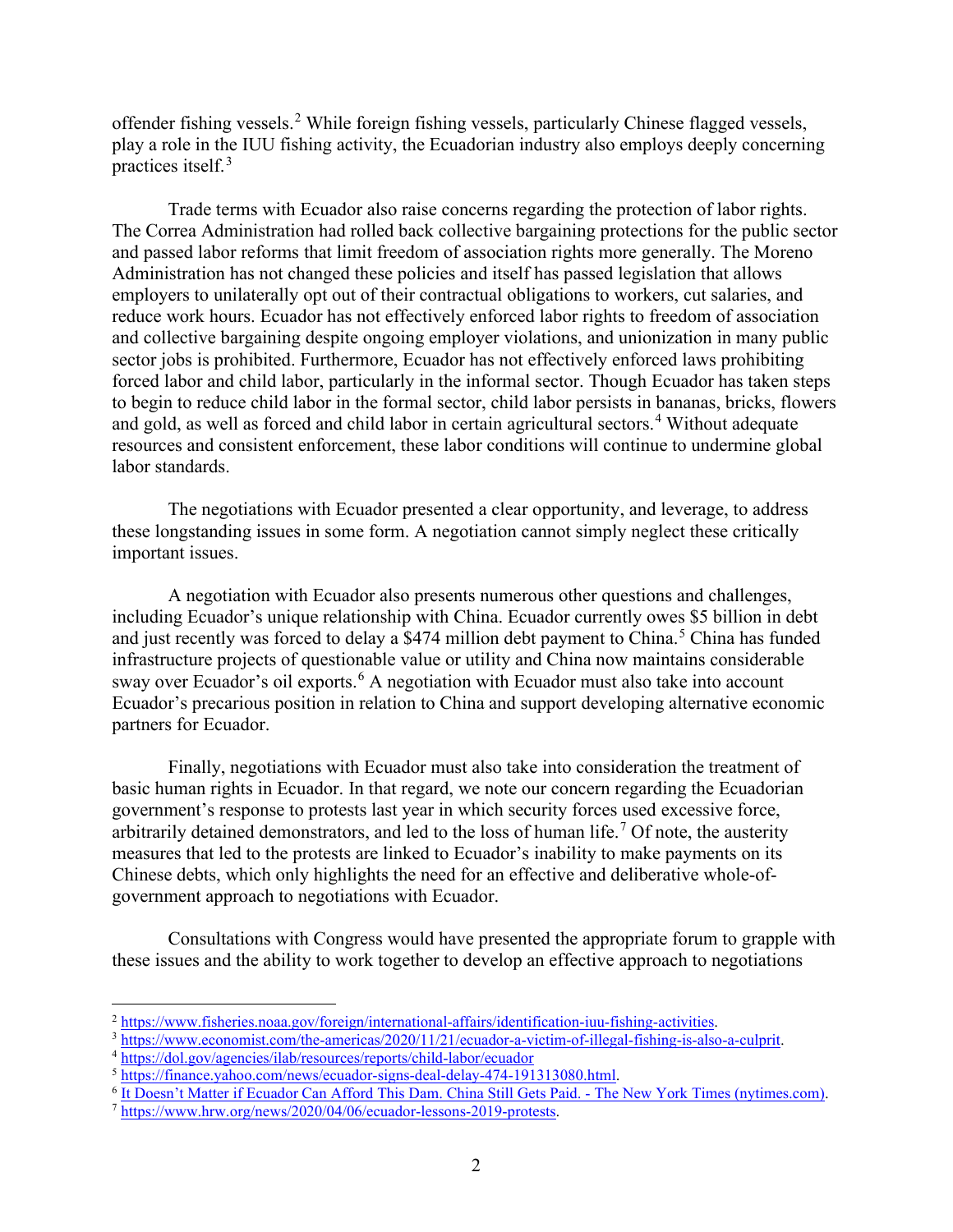with Ecuador. Unfortunately, those consultations did not take place until the Administration had already made clear that it was pursuing a particular agreement that appears not to address any of the issues highlighted in this letter. The Administration's failure to adequately consult with Congress is particularly concerning given that the entirety of the negotiations took place after the U.S. presidential election, which raises additional concerns about the process and motivations behind this negotiation.

In our view, the Administration's failure to consult Congress is against its own interests. Lasting and meaningful trade agreements rely on Congressional input and support. We urge the Administration to immediately engage with Congress to develop a negotiating strategy that effectively responds to the key issues in the U.S.-Ecuador relationship.

We look forward to your prompt reply.

Sincerely,

The Honorable Lloyd

The Hor orable John B. Larson

ue basque fl

 $D$ umme  $\mu$ 

The Honorable Richard E. Neal The Honorable Earl Blumenauer Chairman Chairman, Subcommittee on Trade

 $a$ , It

The Honorable Mike Thompson

 $\mu$ m /  $\mu$ ma

The Honorable Ron Kind

The Honorable Bill Pascrell, Jr. The Honorable Danny K. Davis